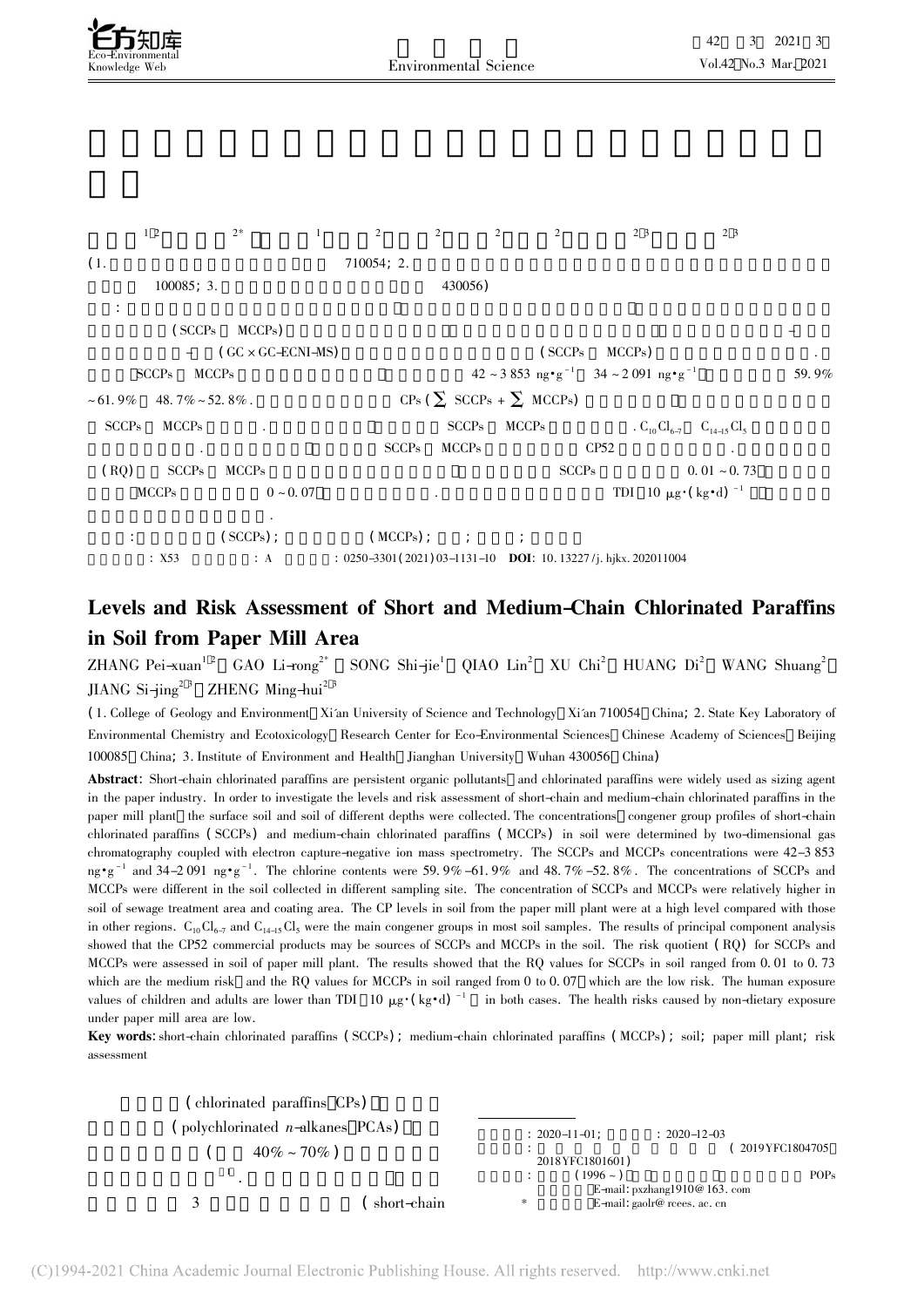chlorinated paraffins  $SCCPs$ )  $10 \sim 13$ ffins  $SCCPs$ )  $10 \sim 13$ <br>( medium-chain chlorinated paraffins  $MCCPs$ )  $14 \approx 17$ MCCPs)  $14 \sim 17$ <br>( long-chain chlorinated paraffins LCCPs)  $18 \sim 30$  $^{\rm 2}$  . SCCPs  $\frac{1}{2017}$  5 A $\textrm{MCCPs}$  $3^{34}$  . 20 50  $CPs$  CPs CPs  $\frac{3}{5}$  . 2015 CPs $\epsilon$  100  $t \cdot a^{-1}$  CPs  $\frac{67}{9}$ . CPs contract in the second second second second second second second second second second second second second second second second second second second second second second second second second second second second second sec  $\frac{1}{\sqrt{2}}$  $CPs$   $8-10$   $11-13$  $14 \sim 16$  $9 \t17 \t18$   $19 \t21$  22 23  $\mathbf{e}^{(n)}$  $24 \approx 26$  $\blacksquare$ CPs $\frac{1}{27}$  .  $\frac{1}{27}$  .  $CP<sub>s</sub>$  $CPs$  $\mathbf S$  $\mathcal{A}$ 阻燃剂、增塑剂和润滑剂应用于造纸行业、PVC  $^{28}$  . CPs 29 . $CPs$  and  $CPs$  $\frac{a}{c}$  $6\%$  <sup>30</sup>.  $CPs$  and  $CPs$  $\frac{dS}{dr}$  CPs  $\frac{dS}{dr}$  $\frac{31}{2}$  . CPs SCCPs MCCPs ( SCCPs MCCPs (<br>  $3.993.2 \approx 3870.4 \text{ ng} \cdot \text{g}^{-1}$  $CPs$   $32$  ;  $SCCPs$  MCCPs  $SCCPs$ <br>68. 5 ~ 2. 20 × 10<sup>5</sup> ng•g<sup>-1</sup> MCCPs<br> $507 \sim 4.40 \times 10^6$ oo:c<br>ng•g  $g^{-1}$  33 CPs  $\mathcal{L}_{\mathcal{A}}$ ;  $\mathcal{L}_{\mathcal{A}}$ ;  $\mathcal{L}_{\mathcal{A}}$ ;  $\mathcal{L}_{\mathcal{A}}$ ;  $\mathcal{L}_{\mathcal{A}}$ ;  $\mathcal{L}_{\mathcal{A}}$ ;  $\mathcal{L}_{\mathcal{A}}$ ;  $\mathcal{L}_{\mathcal{A}}$ ;  $\mathcal{L}_{\mathcal{A}}$ ;  $\mathcal{L}_{\mathcal{A}}$ ;  $\mathcal{L}_{\mathcal{A}}$ ;  $\mathcal{L}_{\mathcal{A}}$ ;  $\mathcal{L}_{\mathcal{A}}$ ;  $\mathcal{L}_{\mathcal{A}}$ SCCPs $305 \sim 1450 \text{ ng} \cdot \text{g}^{-1}$  (  $\therefore 702$  $rac{1}{\cos \theta}$  $\frac{1}{2}$   $\frac{1}{2}$   $\frac{34}{2}$   $\frac{1}{2}$   $\frac{34}{2}$   $\frac{1}{2}$   $\frac{34}{2}$  ${}^{\circ}$ ;  ${}^{\circ}$   ${}^{\circ}$   ${}^{\circ}$   ${}^{\circ}$   ${}^{\circ}$   ${}^{\circ}$   ${}^{\circ}$   ${}^{\circ}$   ${}^{\circ}$   ${}^{\circ}$   ${}^{\circ}$   ${}^{\circ}$   ${}^{\circ}$   ${}^{\circ}$   ${}^{\circ}$   ${}^{\circ}$   ${}^{\circ}$   ${}^{\circ}$   ${}^{\circ}$   ${}^{\circ}$   ${}^{\circ}$   ${}^{\circ}$   ${}^{\circ}$   ${}^{\circ}$   ${}^{\circ}$   ${}^{\circ}$   ${}^{\$  $\text{SCCPs}$  MCCPs<br>37. 5 ~ 995. 7 ng•g<sup>-1</sup> 15. 1 ~ 739. 6  $ne^{\bullet}$ g<sup>-1</sup> CPs  $\mathbf S$  $\frac{1}{\sqrt{2}}$   $\frac{1}{\sqrt{2}}$   $\frac{1}{\sqrt{2}}$   $\frac{1}{\sqrt{2}}$   $\frac{1}{\sqrt{2}}$   $\frac{1}{\sqrt{2}}$   $\frac{1}{\sqrt{2}}$   $\frac{1}{\sqrt{2}}$   $\frac{1}{\sqrt{2}}$   $\frac{1}{\sqrt{2}}$   $\frac{1}{\sqrt{2}}$   $\frac{1}{\sqrt{2}}$   $\frac{1}{\sqrt{2}}$   $\frac{1}{\sqrt{2}}$   $\frac{1}{\sqrt{2}}$   $\frac{1}{\sqrt{2}}$   $\frac{1}{\sqrt{2}}$   $\alpha$ 

 $\therefore$  6 (  $0 \sim 20 \text{ cm}$  ) ( S1)  $\sqrt{1 - 20 \text{ cm}^2}$ ( S2)  $\sim$  ( S3)  $\sim$  ( S4)  $\sim$  $(25)$   $(55)$   $(56)$ .  $CPs$  $(35)$   $(50)$ .  $(31)$  $\frac{1}{20}$  ( 20 ~ 40)  $(20 \sim 40$ <br>( 40 ~ 60 cm S9) ; S6  $\frac{2}{2}$  $2$ <br>( 20 ~ 40 cm S8) ( 40 ~  $\frac{125}{120}$  is an 55) (i.e.  $\frac{5}{120}$  $m \t 5 \t 5$  $\frac{1}{\sqrt{2}}$ 

 $\mathbf s$  .

 $\mathbf S$ 

 $SCCPs$ 

装入密封的聚乙烯袋中 然后转移到实验室.  $\ddotsc 60$  $-20^{\circ}C$  $1.2$  $\mathbf{X} = \mathbf{X} \mathbf{X}$ 

CPs

 $1.1$ 

cm S7)

60 cm

m

MCCPs

 $\ddot{\phantom{1}}$ 

 $1$ 

Avantor Performance Materials $\sim$ 51. 5%, 55. 5% 63. 0% 3 SCCPs  $(100 \text{ }\mu\text{g} \cdot \text{mL}^{-1})$   $42.0\%$ 52. 0%57. 0% 3 MCCPs (100) ) Dr. Ehrenstorfer  $\mu g \bullet m L^{-1}$  $\frac{3}{21}$  51. 5% 55. 5% **EXAMPLE 51.** 51. 5%  $53.5\%$  SCCPs  $53.5\%$  SCCPs<br>55. 5% 63% SCCPs  $59.5%$   $59.25%$  SCCPs  $59.25%$  $59. 25\%$  SCCPs<br>55. 5% 63% SCCPs  $9:1 \quad 7:3$  56. 25% 57. 75% $\%$  SCCPs  $42\%$  $\frac{5}{2}$  $\frac{12}{6}$ <br>% 47% 52%<br>MCCPs  $42\%$  57%  $\frac{12}{6}$   $\frac{37}{6}$  MCCPs  $49.5\% \quad \text{MCCPs}$   $42\% \quad 52\% \text{ MCCPs}$ 8∶ 2 4∶ 6 44% 48% MCCPss  $\epsilon$ - $\epsilon$ - $\epsilon$ - $\epsilon$ 48% MCCPs  $\epsilon$ -<br>  $(\epsilon$ -HCH 10 ng· $\mu$ L<sup>-1</sup> ) Dr. Ehrenstorfer公司. 标准品<sup>13</sup> C10- 式氯丹( <sup>13</sup> C10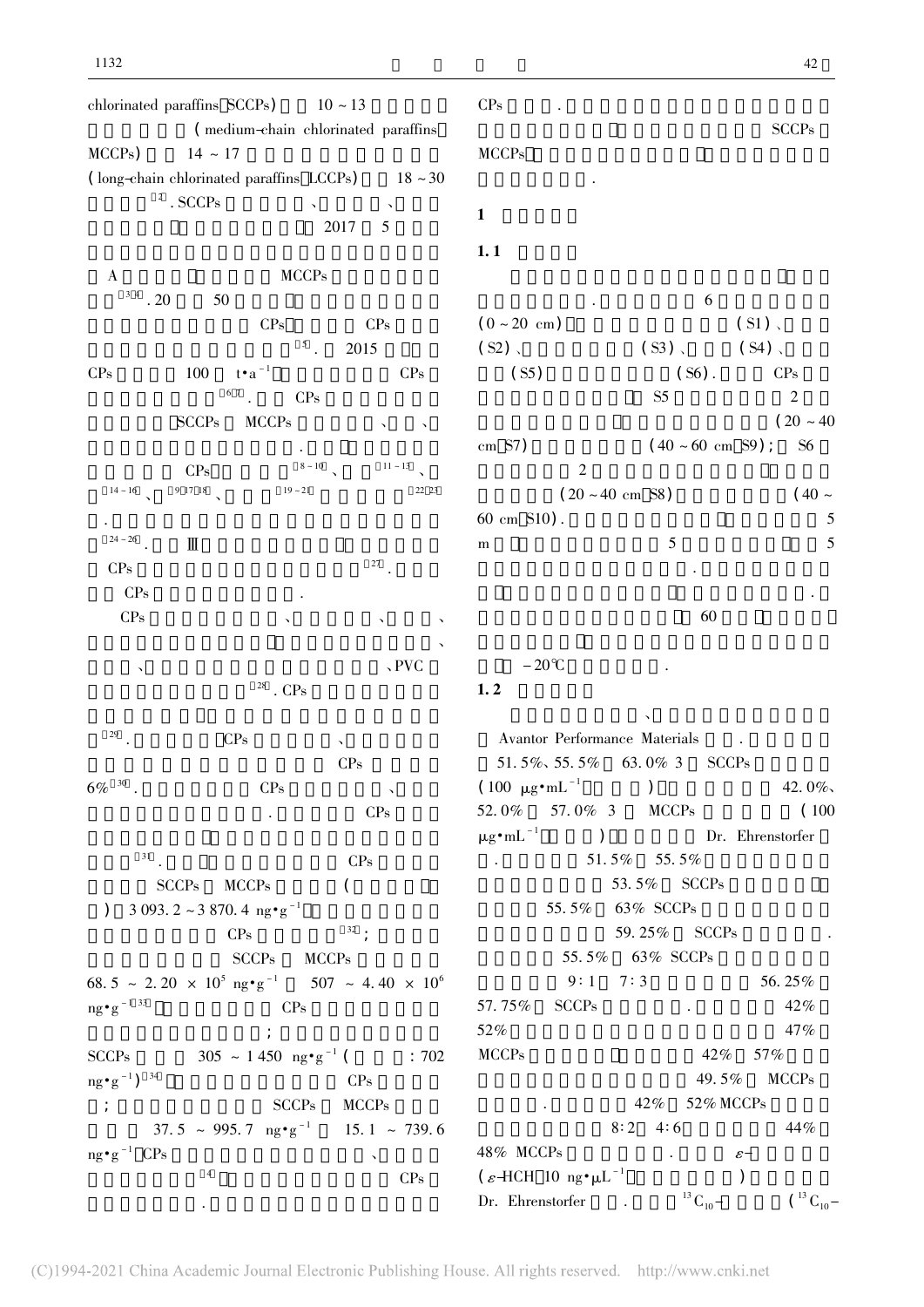$trans\text{-}chlorlane$  100 ng $\text{-}$ μ $\text{L}^{-1}$  (1) Cambridge Isotope Laboratories (GR) (GR)  $Mereck$  (63  $~100$  ) Merck (63  $(63 \times 100)$ )  $550^{\circ}\text{C}$  6. 5 h 12 h  $550°C$ <br>660℃ 6. 5 h. 12 h<br>6. 5 h. 100 g 43 mL  $(98\%)$  (98%)  $44\%$  $\ddot{\phantom{a}}$  $1.3$  $5 g$ 2. 5 ng  $^{13}$  C<sub>10</sub>- $\frac{2.5 \text{ kg}}{10}$  ( 1:1 )  $\frac{7}{1}$  (1:1 )<br>  $\frac{100 \text{°C}}{1}$  1. 03 × 10<sup>4</sup>  $kPa$  ( 1 500 psi) 5 min 12  $\frac{3}{100}$  3  $\frac{70\%}{60}$  60 s. 的溶液通过旋转蒸发仪( 德国 Heidolph 公司) 浓缩 2 mL. 3 ga g  $\sqrt{2}$  g  $\sqrt{5}$  g  $(44\%$ 质量分数) 4 g 无水硫酸钠填充而成. 硅胶柱在加  $50 \text{ mL}$  $40 \text{ mL}$  $100 \text{ mL}$  / (1: 1 $(1)$  )  $\frac{1}{2}$  mL. 2. 5 ng  $\varepsilon$ -HCH 50 μL.  $1.4$ 在本研究中 利用全二位气相色谱-电子捕获负  $(GC \times GC + CNI - MS)$ SCCPs (  $C_{10-13}$   $Cl_{5-10}$  ) MCCPs (  $C_{14-17}$  $Cl_{5-10}$ ).  $GC \times GC$   $\le$   $CNI$   $MS$ 

Agilent 7890( Agilent Technologies ) X ZX2004 ( Zoex Corporation ( Agilent 5975 ( Agilent Technologies $\mathbf{s}$  )  $(ECNI)$  (DB-5MS (30 m  $\times$ 0. 25 mm  $\times$  0. 25  $\mu$ m **Agilent Technologies** ) BPX-50 ( 1 m  $\times$  $0.10 \text{ mm} \times 0.10$  $0 \mu$ m SGE ) . $\frac{1}{\mu}$  1  $\mu$ L  $280^{\circ}$  0. 8  $mL \cdot min^{-1}$ .  $\frac{255}{30}$  100℃  $-1$ . 100℃<br>1 min 10℃ • min<sup>-1</sup> 140℃ 1.5° $C \cdot min^{-1}$  $n^{-1}$  310℃ 5 min. ECNI

 $200\text{°C}$   $280\text{°C}$ .  $7 \text{ min } 7 \text{ s.}$  SIM . 7 min<br>SCCPs  $7 \text{ s.}$  SIM .<br>MCCPs 48 12  $\frac{1}{2}$ M-Cl<sup>-</sup>  $1 - M Cl$ <sup>-</sup> - The Corporation of the SCCPs MCCPs MCCPs CPsGC Image<sup>®</sup> R2. 1  $\frac{d}{dt}$  $1.5$  $3 \cdot 5$  $\ddots$  3 3<br>15% .  $( {}^{13}C_{10}$ trans-chlordane)  $({\varepsilon}$ -HCH) 46.  $1\% \sim 117.8\%$ .  $\mathcal{A} = \{x_1, x_2, \ldots, x_n\}$ . SCCPsMCCPs  $4 \text{ ng} \cdot \text{g}^{-1}$  3  $\frac{1}{\log 2}$  .  $1.6$  $SCCPs$  MCCPs  $(RQ)$  RQ SCCPs $MCCPs$  $\frac{35}{35}$  $MCCPs$ <br>RQ < 0. 01  $\leq RQ$  < 0. 11  $\leq RQ$  < 0. 1  $0.1 \leq RQ < 1$   $RQ \geq 1$  具体计算公式如下:  $RQ = MEC/PNEC$  (1)  $RQ = MEC/PNEC$  (1)<br>MEC  $(\mu g \cdot g^{-1})$ ; PNEC  $(\mu g \cdot g^{-1})$ .  $CPs$  ( 2) (3)  $36 \frac{37}{2}$  $\overline{1}$ . 1 ( 2) ( 3)  $\sqrt{ }$ Table 1 Meanings units and values of the parameters in formulas (2) and (3) 符号 定义 成人  $\mathrel{\mathsf{R}_{\text{ing}}}$  $\log \left( \frac{\text{g}}{\text{s}} \right) \frac{1}{10^{1.5}}$  0. 18  $^{38}$  0. 05  $^{38}$  $E_{\rm t}$  $\%$ ) 12/24(50%) 8/24(33.3%) SAA  $/m^2$  0. 115 <sup>39</sup> 0. 215 <sup>39</sup> AF $\begin{array}{ccc} \sqrt{m}^2 & \phantom{+}0.115^{-39} & \phantom{+}0.215^{-39} \\ \phantom{+} \left/ g\, {\scriptstyle \bullet}\, {\rm m}^{-2} & \phantom{+}2^{-38} & \phantom{+}7^{-38} \\ \phantom{+}0.14^{-40} & \phantom{+}0.14^{-40} \\ \end{array}$ 

 $( )$  0. 14  $^{40}$ 

 $\frac{36}{15}$   $\frac{15^{39}}{39}$  58. 6  $\frac{35}{16}$ 

ABS

BW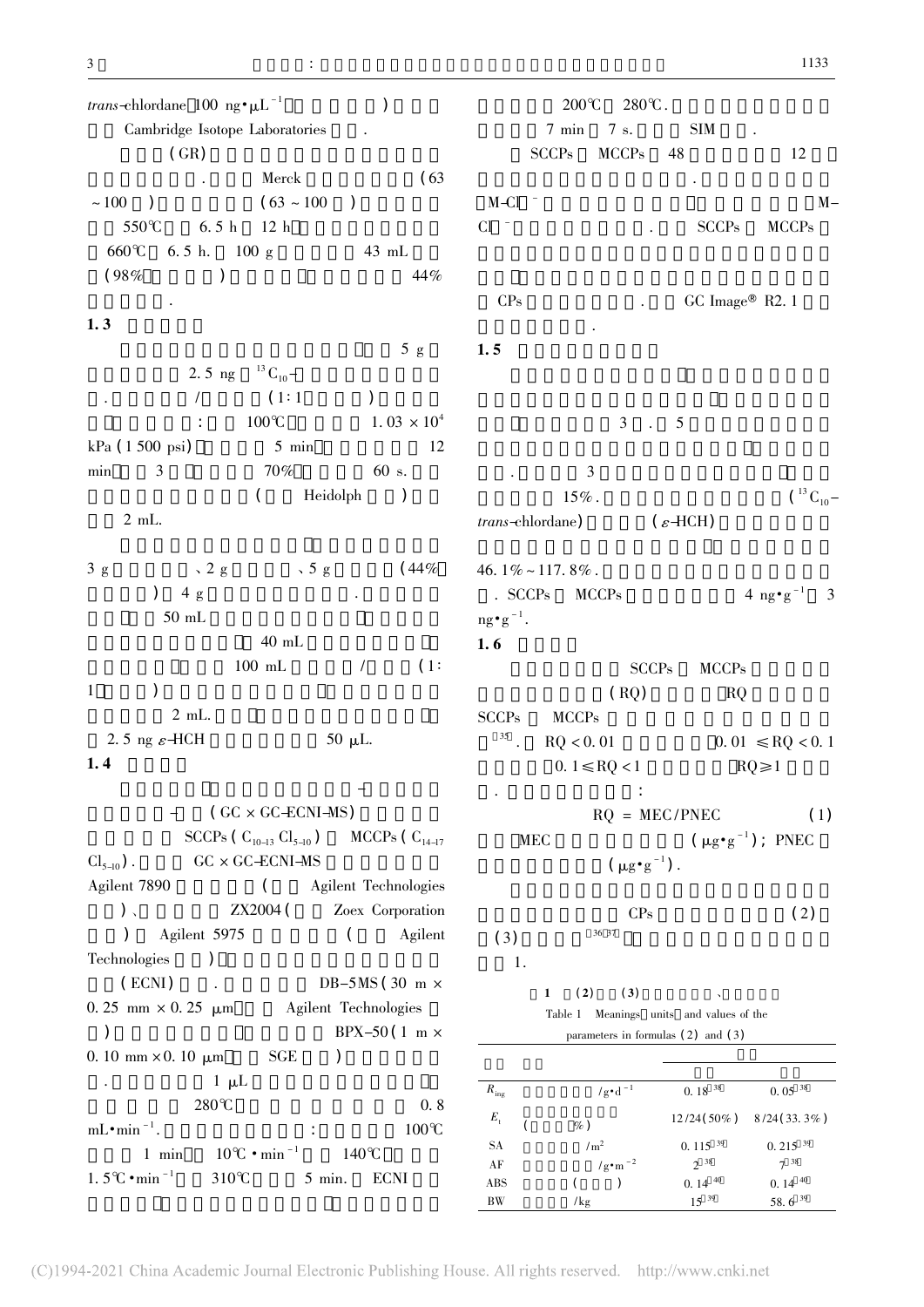$$
E_{\text{ing}} = C_{\text{sol}} \times R_{\text{ing}} \times E_{\text{t}} / BW \qquad (2)
$$
  

$$
E_{\text{dem}} = \frac{C_{\text{sol}} \times SA \times AF \times ABS \times E_{\text{t}}}{BW} \qquad (3)
$$
  

$$
E_{\text{ing}} \qquad \mu g \cdot (\text{kg} \cdot \text{d})^{-1}; E_{\text{dem}}
$$
  

$$
\mu g \cdot (\text{kg} \cdot \text{d})^{-1}; C_{\text{sol}}
$$

SCCPsMCCPs  $\mu g \cdot g^{-1}$ .

## $2<sub>1</sub>$

 $2.1$  SCCPs MCCPs SCCPs $\frac{60}{10}$   $\frac{60}{10}$  $2$   $\frac{\text{SCCPs}}{2}$   $\frac{42}{\text{SCCPs}}$  $\approx$  3 853 ng·g<sup>-1</sup> 1 043 ng·g<sup>-1</sup> 59.  $9\% \sim 61.7\%$ . MCCPs  $34 \sim 2.091$  ng·g<sup>-1</sup> 713 ng•g<sup>-1</sup> 48. 7% ~ 52. 8%.  $SCPs$  MCCPs  $SCPs$  S4 S5 $5^{\circ}$  SCCPs  $2078$ ng•g $^{-1}$  3853 ng•g  ${{\rm SCCPs}}$  2 078<br>SCCPs  $42 \sim 151 \text{ ng} \cdot \text{g}^{-1}$ ; S4 S5 MCCPs $1679 \text{ ng} \cdot \text{g}^{-1}$  2 091  $rac{1}{2}$  $\frac{1}{\text{e}^{-1}}$  MCCPs  $34 \sim$ 209 ng $\cdot$ g<sup>-1</sup>  $g^{-1}$  $\sim$  3 SCCPs  $33$  ( 68. 5 ~ 2. 20 ×  $10^5$  ng $\cdot$ g  $CPs$   $32 (1018.4 \sim$  $1824.4 \text{ ng} \cdot \text{g}^{-1}$  CPs  $^{41}$  ( 2. 8  $\times$  $10^4 \approx 5.54 \times 10^5$  ng • g  $SCCPs$  $^{42}$  ( 39 ~ 1 609 ng·g<sup>-1</sup>) \ (305 ~)  $1\,450\,$  ng • g<sup>-1</sup>)<sup>20</sup>,  $^4$  (37.5 ~ 995.7  $2$ 

 $n\sigma$ • $\sigma$  $g^{-1}$ )  $12 \left( 1.9 \times 236 \text{ ng} \cdot \text{g}^{-1} \right)$  $SCCPs$  (i.e.  $253 \text{ mg g}$ ) MCCPsSCCPs  ${33} \ (507 ~\sim$  $4.40 \times 10^6$  ng · g<sup>-1</sup>)  $CP<sub>S</sub>$ MCCPs  $\frac{32}{32}$  (337. 8 ~ 4 388. 4 ng•g<sup>-1</sup>)  $(127 \sim 1.969 \text{ mg} \cdot \text{g}^{-1})^{-42}$ ,  $(15.1$  $~739.6~m/s$  $(g^{-1})$   $(2.1 \sim 1530)$  $ng \cdot g^{-1}$ )  $g^{-1}$ )  $^{12}$  (2.1 ~ 1530<br>MCCPs  $\frac{1}{\sqrt{1-\frac{1}{\sqrt{1-\frac{1}{\sqrt{1-\frac{1}{\sqrt{1-\frac{1}{\sqrt{1-\frac{1}{\sqrt{1-\frac{1}{\sqrt{1-\frac{1}{\sqrt{1-\frac{1}{\sqrt{1-\frac{1}{\sqrt{1-\frac{1}{\sqrt{1-\frac{1}{\sqrt{1-\frac{1}{\sqrt{1-\frac{1}{\sqrt{1-\frac{1}{\sqrt{1-\frac{1}{\sqrt{1-\frac{1}{\sqrt{1-\frac{1}{\sqrt{1-\frac{1}{\sqrt{1-\frac{1}{\sqrt{1-\frac{1}{\sqrt{1-\frac{1}{\sqrt{1-\frac{1}{\sqrt{1-\frac{1}{\sqrt{1-\frac{1$  $SCCPs$   $79 \sim 948 \text{ ng} \cdot \text{g}^{-1}$ MCCPs $20 \sim 1206$  ng·g<sup>-1 43</sup>; 不同功能区土壤中包括公园草地、农地带、农地带、农地带、  $SCCPs$  ND ~ 615  $ne^{\bullet}$ g<sup>-1</sup> MCCPs SCCPs  $ND \sim 615$ <br>1. 95 ~ 188 ng•g<sup>-144</sup> ;  $($  $SCCPs$  (  $\sqrt{7.00 \times 541}$ )  $mg \cdot g^{-1}$  6 ; section of  $mg \cdot g^{-1}$  6 ; section of  $mg \cdot g^{-1}$  6 ; section of  $g \to 0$  $\text{sg} \cdot \text{g}^{-1.6}$ ; ()<br>SCCPs 0. 42 ~ 420 ng $\text{sg}^{-1}$ .  $SCCPs$  MCCPs  $\text{C}\text{C}\text{C}$   $\text{C}\text{C}$   $\text{C}\text{C}$   $\text{C}$   $\text{C}$   $\text{C}$   $\text{D}$   $\text{C}$   $\text{C}$   $\text{D}$   $\text{C}$   $\text{D}$   $\text{C}$   $\text{D}$   $\text{D}$   $\text{C}$   $\text{D}$   $\text{D}$   $\text{C}$   $\text{D}$   $\text{D}$   $\text{C}$   $\text{D}$   $\text{D}$   $\text{D}$   $\text{D$  $\sim$  317 ng·g<sup>-1 45</sup>; ( ) SCCPs<sup>45</sup>;  $($  )<br>  $< 0.8 \sim 417 \text{ ng} \cdot \text{g}^{-1}$ <sup>45</sup>;  $\left( \begin{array}{cccc} 1 & 1 & 1 \\ 1 & 1 & 1 \end{array} \right)$ (  $SCCPs$   $3. 0 \approx 35 \text{ ng} \cdot \text{g}^{-1}$ MCCPs $5. 1 \sim 160 \text{ ng} \cdot \text{g}^{-1}$  46.  $SCCPs$  MCCPs  $\frac{1}{2}$ .

Table 2 Concentrations of short and medium-chain chlorinated paraffins in the soil of the paper mill area  $CI\% -SCCPs \sum C_{10}$  $\frac{10}{\pi}$  ng •  $\frac{10}{\pi}$  $\Sigma$  C<sub>11</sub>  $\frac{1}{\ln 2}$   $\frac{11}{2}$  $\sum C_{12}$  $\frac{1}{\ln 2}$ ,  $\frac{1}{2}$  $\sum C_{13}$   $\sum$  SCCPs CI% -MCCPs  $\sum C_{14}$  $\frac{1}{\ln 2}$   $\frac{15}{\ln 2}$ <del>.</del><br>/ng•g<sup>-1</sup>  $\frac{1}{\ln 2}$   $\frac{1}{2}$   $\frac{1}{1}$  $\sum C_{15}$  $\frac{1}{\ln 2}$   $\frac{1}{2}$  $\overline{\sum_{16} C_{16}}$  $\frac{10}{\pi}$   $\frac{10}{\pi}$  $\sum C_{17}$  $\frac{1}{\ln 2}$   $\frac{1}{2}$  $\overline{\Sigma}$  MCCPs ,<br>/ng•g<sup>-1</sup>  $\frac{11}{51}$  61.4 22 10 5 4 42 50.6 29 42 25 20 115  $\begin{array}{ccccccccccc}\n\text{S2} & 61.2 & 44 & 18 & 8 & 4 & 73 & 49.4 & 9 & 23 & 10 & 6 & 48\n\end{array}$ 48  $\begin{array}{ccccccccccc}\n 53 & 61.7 & 85 & 40 & 17 & 10 & 151 & 48.7 & 22 & 63 & 36 & 17 & 137\n\end{array}$ 137  $\begin{array}{ccccccccccc}\n 54 & 60.6 & 981 & 442 & 326 & 329 & 2.078 & 51.8 & 511 & 608 & 328 & 232 & 1679\n\end{array}$ S5 59. 9 771 868 1.053 1.161 3.853 52.8 907 423 352 408 2.091 2091  $\frac{55}{25}$   $\frac{55}{25}$   $\frac{11}{25}$   $\frac{65}{25}$   $\frac{11}{25}$   $\frac{555}{25}$   $\frac{55}{25}$   $\frac{55}{25}$   $\frac{55}{25}$   $\frac{125}{252}$   $\frac{552}{252}$   $\frac{100}{251}$   $\frac{251}{251}$ 209 S7 61. 2 42 17 9 7 76 50. 2 24 32 17 11 122S8 61.1 58 26 16 12 112 50.6 11 13 7 4 84  $\begin{array}{ccccccccccc}\n\text{S9} & 61.9 & 21 & 14 & 8 & 5 & 48 & 50.2 & 32 & 52 & 25 & 14 & 161 \\
\end{array}$ 161  $\begin{array}{cccccccccccc}\n5.0 & 61.3 & 31 & 14 & 7 & 4 & 56 & 49.1 & 35 & 68 & 37 & 22 & 34\n\end{array}$  $SCCPs$  MCCPs SCCPs MCCPs<br>  $S5 S6$   $(0 \sim 20 \text{ cm})$  (20  $\sim$  40 cm) (40 ~ 60 cm) CPs  $R^2$  SCCPs  $\frac{1}{2}$ MCCPs $\frac{3}{2}$  S5  $\frac{3}{2}$ S5<br>( SCCPs:  $48 \sim 3853$  ng•g<sup>-1</sup> MCCPs: 161  $\sim$  2 091 ng•g<sup>-1</sup>) SCCPs MCCPs S6  $\sim$  351 ms s  $\rightarrow$  53315 ms and s  $\sim$  100 ms  $\sim$  1 MCCPs: 34  $\sim$  $209 \text{ ng} \cdot \text{g}^{-1}$ ). S5  $\text{g}^{-1}$ ). S5 SCCPs MCCPs SCCPs MCCPs<br>3 853 2 091 ng•g<sup>-1</sup>  $SCCPs$  MCCPs  $\frac{1}{2}$  S5  $\frac{1}{2}$  CPs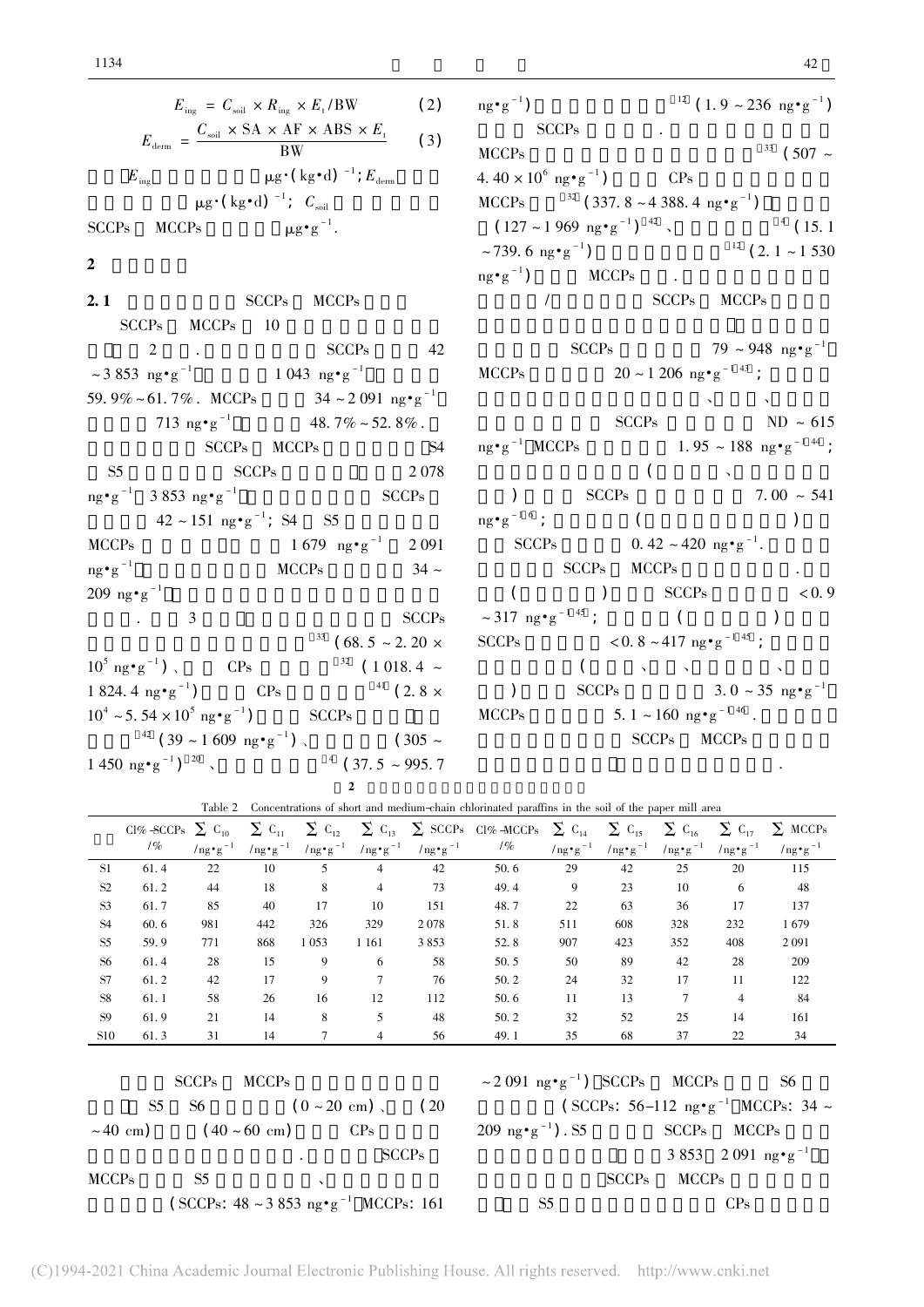|                                      | Table 3                                                                   | Concentrations of SCCPs and MCCPs in soil of different regions |                      |                       |    |
|--------------------------------------|---------------------------------------------------------------------------|----------------------------------------------------------------|----------------------|-----------------------|----|
|                                      | $\ln g \cdot g^{-1}$                                                      |                                                                |                      |                       |    |
|                                      | SCCPs: $68.5 \sim 2.20 \times 10^5$<br>MCCPs: $507 \sim 4.40 \times 10^6$ |                                                                |                      | 33                    |    |
| CP <sub>s</sub>                      | SCCPs: $1018.4 \sim 1824.4$<br>MCCPs: $2028.0 \sim 2074.8$                |                                                                |                      | 32                    |    |
| CP <sub>s</sub>                      | SCCPs: 2.8 $\times 10^4$ ~5.54 $\times 10^5$                              |                                                                |                      | 41                    |    |
|                                      | SCCPs: $39 \sim 1609$<br>MCCPs: 127~1969                                  | 31                                                             |                      | 42                    |    |
|                                      | SCCPs: $305 \sim 1450$                                                    |                                                                |                      | 34                    |    |
|                                      | SCCPs: $37.5 \approx 995.7$<br>MCCPs: 15. $1 \sim 739.6$                  |                                                                |                      | $\overline{4}$        |    |
|                                      | SCCPs: $1.9 - 236$<br>MCCPs: $2.1 \sim 1530$                              |                                                                |                      | 12                    |    |
|                                      | SCCPs: $79 \sim 948$<br>MCCPs: $20 \sim 1206$                             |                                                                |                      | 43                    |    |
|                                      | SCCPs: $ND \sim 615$<br>MCCPs: $1.95 \sim 188$                            |                                                                |                      | 44                    |    |
|                                      | SCCPs: $7.00 - 541$                                                       |                                                                |                      | 6                     |    |
|                                      | SCCPs: $0.42 - 420$                                                       |                                                                |                      | 8                     |    |
|                                      | SCCPs: $< 0.9 - 317$ (<br>$\mathcal{C}$                                   |                                                                |                      | 45                    |    |
|                                      | SCCPs: $< 0.8 - 417$ (<br>$\mathcal{L}$                                   |                                                                |                      | 45                    |    |
|                                      | SCCPs: $3.0 - 35$<br>MCCPs: $5.1 - 160$                                   |                                                                |                      | 46                    |    |
| . S6<br><b>SCCPs</b>                 |                                                                           | 34                                                             | <b>SCCPs</b>         |                       |    |
| 112 ng $\cdot$ g <sup>-1</sup> MCCPs | 209                                                                       | <b>MCCPs</b>                                                   |                      |                       |    |
| $ng\, \bullet \, g^{\,-1}$<br>CPs    |                                                                           | $C_{14-15}Cl_5$                                                | $\,$ 8 $\,$          | $\overline{9}$        |    |
|                                      |                                                                           |                                                                | 33                   |                       |    |
|                                      | MCCPs/SCCPs                                                               | $C_{14-15}Cl_{7-8}$ .                                          |                      |                       | 12 |
| 0.54<br>3.60                         | MCCPs/SCCPs                                                               | <b>MCCPs</b>                                                   |                      |                       |    |
| 1.                                   | MCCPs/SCCPs                                                               | $C_{14}Cl_{6-8}$ .                                             | $\mathrm{CPs}$       |                       |    |
| $1^{9424}$                           | CPs                                                                       |                                                                |                      |                       |    |
|                                      |                                                                           |                                                                |                      | CPs<br>48             |    |
| <b>SCCPs</b><br><b>MCCPs</b>         |                                                                           | CPs                                                            |                      | ( $\log K_{\rm sw}$ ) |    |
|                                      | <b>SCCPs</b><br>MCCPs                                                     | $28\,$                                                         |                      |                       |    |
|                                      | $SCCPs$<br>CPs                                                            |                                                                |                      |                       |    |
| 2.2                                  | <b>MCCPs</b><br><b>SCCPs</b>                                              |                                                                |                      |                       |    |
|                                      |                                                                           |                                                                | <b>SCCPs</b>         | <b>MCCPs</b>          |    |
|                                      | <b>SCCPs</b><br><b>MCCPs</b>                                              |                                                                |                      |                       |    |
| $\mathbf{1}$                         | . $C_{10}-CPs$<br><b>SCCPs</b>                                            |                                                                | SCCPs                | <b>MCCPs</b>          |    |
| SCCPs                                | 20.0% $\sim$ 59.6% .                                                      | $\overline{2}$                                                 |                      | $S5\,$                |    |
| $Cl_6$ -CPs                          | $Cl_7$ -CPs SCCPs<br>60.1% $\sim$                                         |                                                                | $\ddot{\phantom{a}}$ |                       |    |
|                                      |                                                                           | $\ensuremath{\mathsf{SCCPs}}\xspace$                           |                      |                       |    |

 $C_{10}$ -CPs 20. 0%,  $C_{11}$ -CPs 22. 5%,  $C_{12}$ -CPs

30.  $1\%$ .

 $C_{10}-CPs$  SCCPs SCCPs

43. 4% .  $Cl_6$ -CPs  $Cl_7$ -CPs S5  $\frac{1}{2}$  SCCPs

 $5\frac{1}{2}$ 

 $27.3\%$  C<sub>13</sub>-CPs

69. 6% ~ 74. 9% . S5

 $\overline{\phantom{0}}$ scape de la second

55. 7%

3 SCCPs MCCPs Table 3 Concentrations of SCCPs and MCCPs in soil of different regions

MCCPs  $C_{14}$ -CPs  $C_{15}$ -CPs MCCPs  $36.3 \sim 90.8\%$ . Cl<sub>5</sub>-CPs  $MCCPs$  28. 7% ~ 58. 7%.

 $SCCPs$   $43$ 

 $\frac{4}{10}$   $\frac{12}{10}$   $\frac{47}{10}$  CPs

 $\label{eq:scCPs} \begin{array}{ll} \mathrm{SCCPs} & & \\ & \alpha_3 & \\ & \mathbf{C}_{10}\,\mathbf{Cl}_{6\text{-}7} . \end{array}$ 

79. 7% .

SCCPs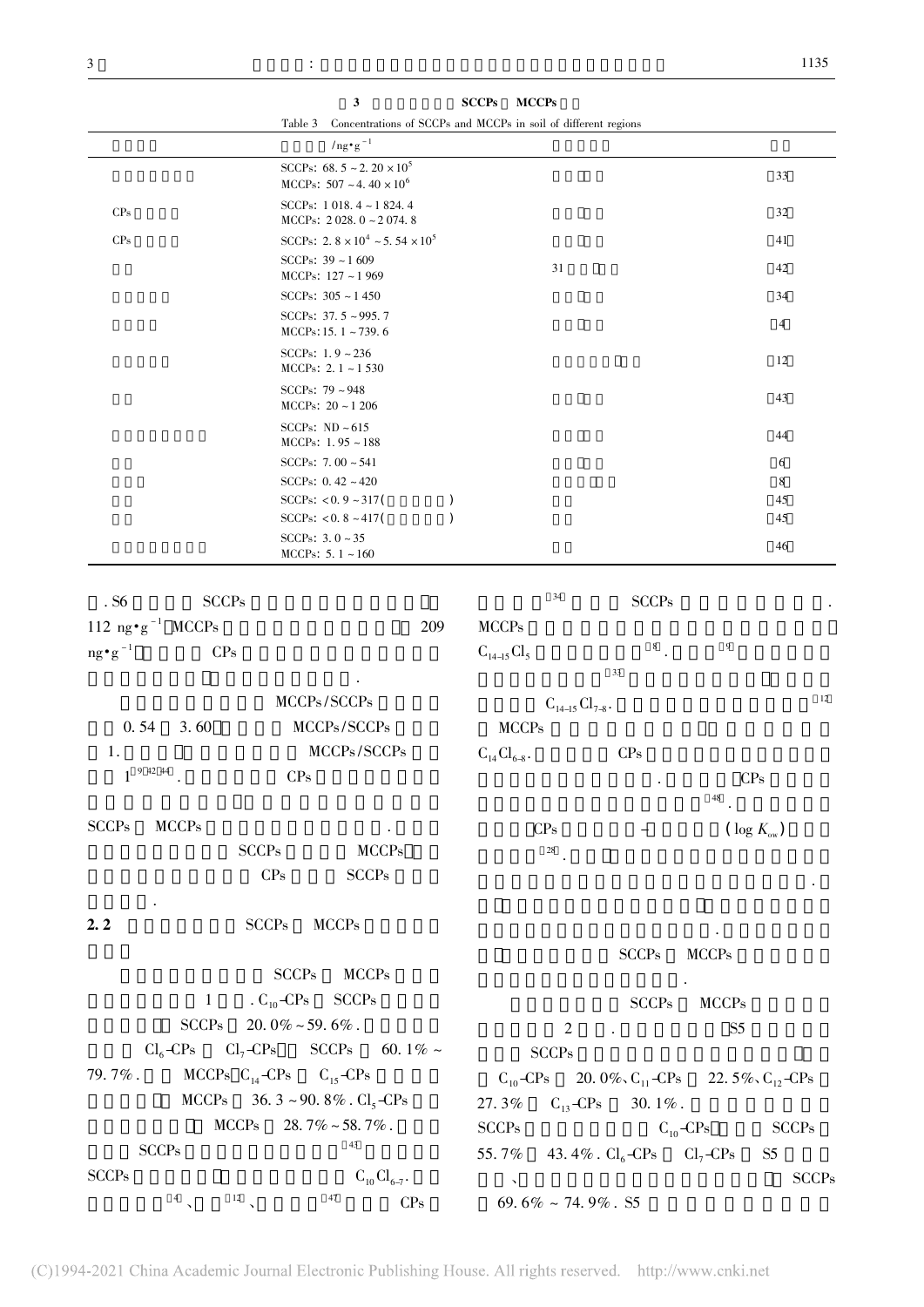

| <b>MCCPs</b>                   | 63. 6% ~ 68. 3% $Cl_7$ -CPs $Cl_8$ -CPs<br>55 |              |                    |                                                                              |              |
|--------------------------------|-----------------------------------------------|--------------|--------------------|------------------------------------------------------------------------------|--------------|
| <b>MCCPs</b>                   |                                               |              |                    |                                                                              |              |
| <b>MCCPs</b><br>52.7%          | <b>MCCPs</b>                                  |              |                    | <b>SCCPs</b><br><b>MCCPs</b>                                                 |              |
| $Cl5-CPs$                      | <b>MCCPs</b><br>51.0%                         | 49           |                    |                                                                              |              |
| 48.9%. S6                      | CPs                                           | 2.3          | <b>SCCPs</b>       | <b>MCCPs</b>                                                                 |              |
| $C_{10}-CPs$                   | $\Delta$                                      |              |                    |                                                                              | <b>SCCPs</b> |
| <b>SCCPs</b>                   | <b>SCCPs</b><br>47.8% $\sim$                  | <b>MCCPs</b> |                    |                                                                              |              |
| 55.6%.                         | $Cl6-CPs$<br>$Cl_7$ -CPs                      | CP42         |                    | CP52 (CP52 $\mathbb{I}$ $\sim$ CP52 $\mathbb{I}$ $\sim$ CP52 $\mathbb{II}$ ) | CP70         |
| <b>SCCPs</b><br>64.8% ~ 76.8%. | MCCPs $C_{14}-CPs$                            | 50           |                    | >1                                                                           |              |
| $C_{15}-CP_{S}$<br>$\lambda$   |                                               |              |                    | (PC1)                                                                        | PC2)         |
| MCCPs                          | 66. $1 \sim 68.8\%$ . Cl <sub>5</sub> -CPs    | 95.8%        | 3                  | . PC1                                                                        |              |
| <b>MCCPs</b>                   | 48.3% ~ 62.1%.                                | 82.4%        |                    | S <sub>5</sub>                                                               |              |
| <b>SCCPs</b>                   | <b>MCCPs</b>                                  | $CP52$ III   |                    | CPs                                                                          |              |
| S <sub>5</sub>                 |                                               | $CP52$ III   |                    | $~\mathrm{PC2}$                                                              |              |
|                                | <b>SCCPs</b>                                  | 13.4% S5     | CP <sub>52</sub> I |                                                                              |              |
| <b>MCCPs</b><br>56             |                                               |              | CP52               |                                                                              |              |
|                                |                                               | <b>SCCPs</b> | <b>MCCPs</b>       |                                                                              |              |
|                                |                                               | CP52         |                    |                                                                              |              |
|                                |                                               |              |                    |                                                                              |              |

.<br>SCCPs MCCPs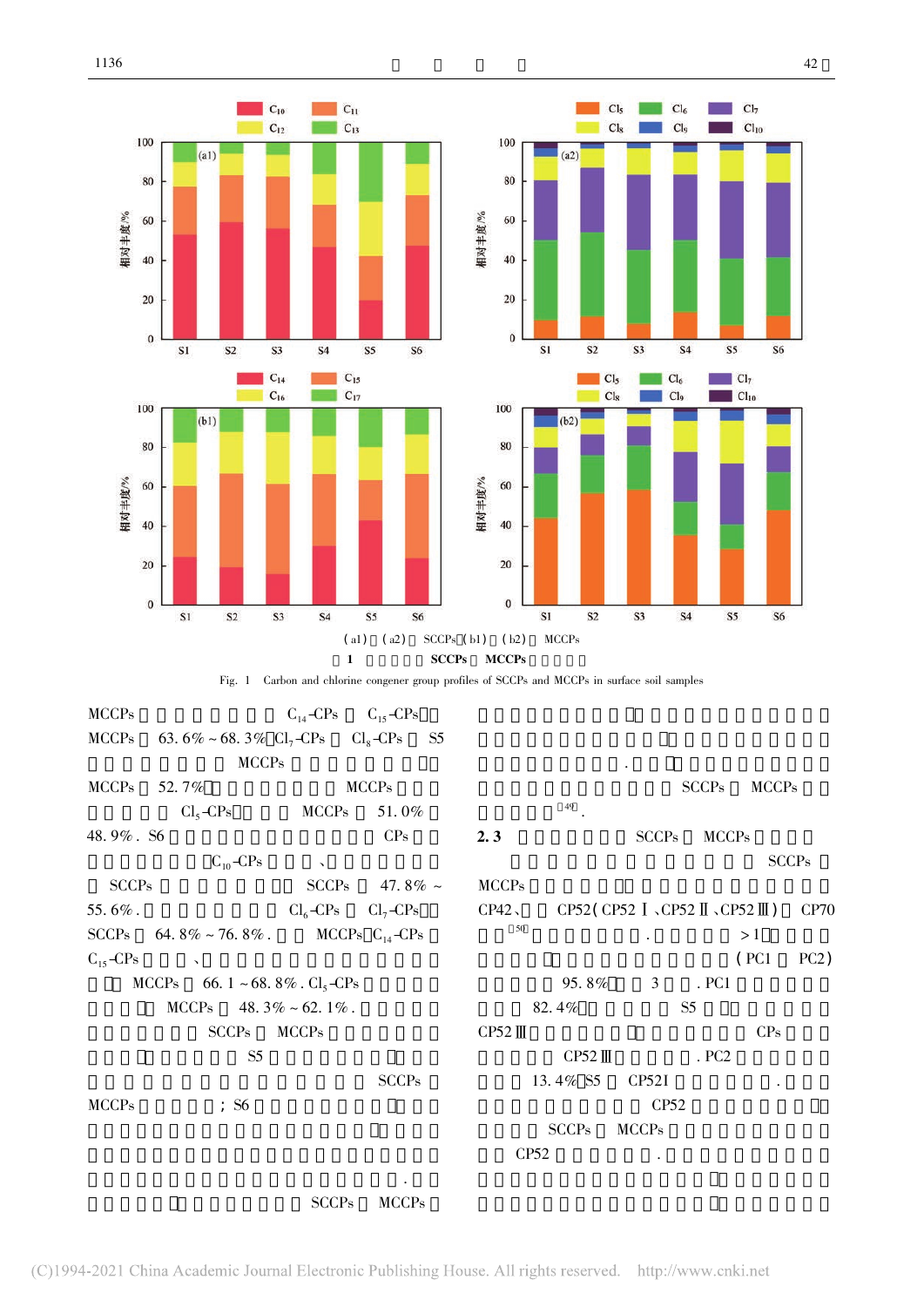







|        | SCCPs MCCPs |                                                                   |
|--------|-------------|-------------------------------------------------------------------|
| (PNEC) |             | 5.28 $\mu$ g • g <sup>-1</sup> 28 $\mu$ g • g <sup>-1 52 53</sup> |

法进行初步的风险评价.

 $^{51}$  . SCCPs  $\,$  MCCPs  $\,$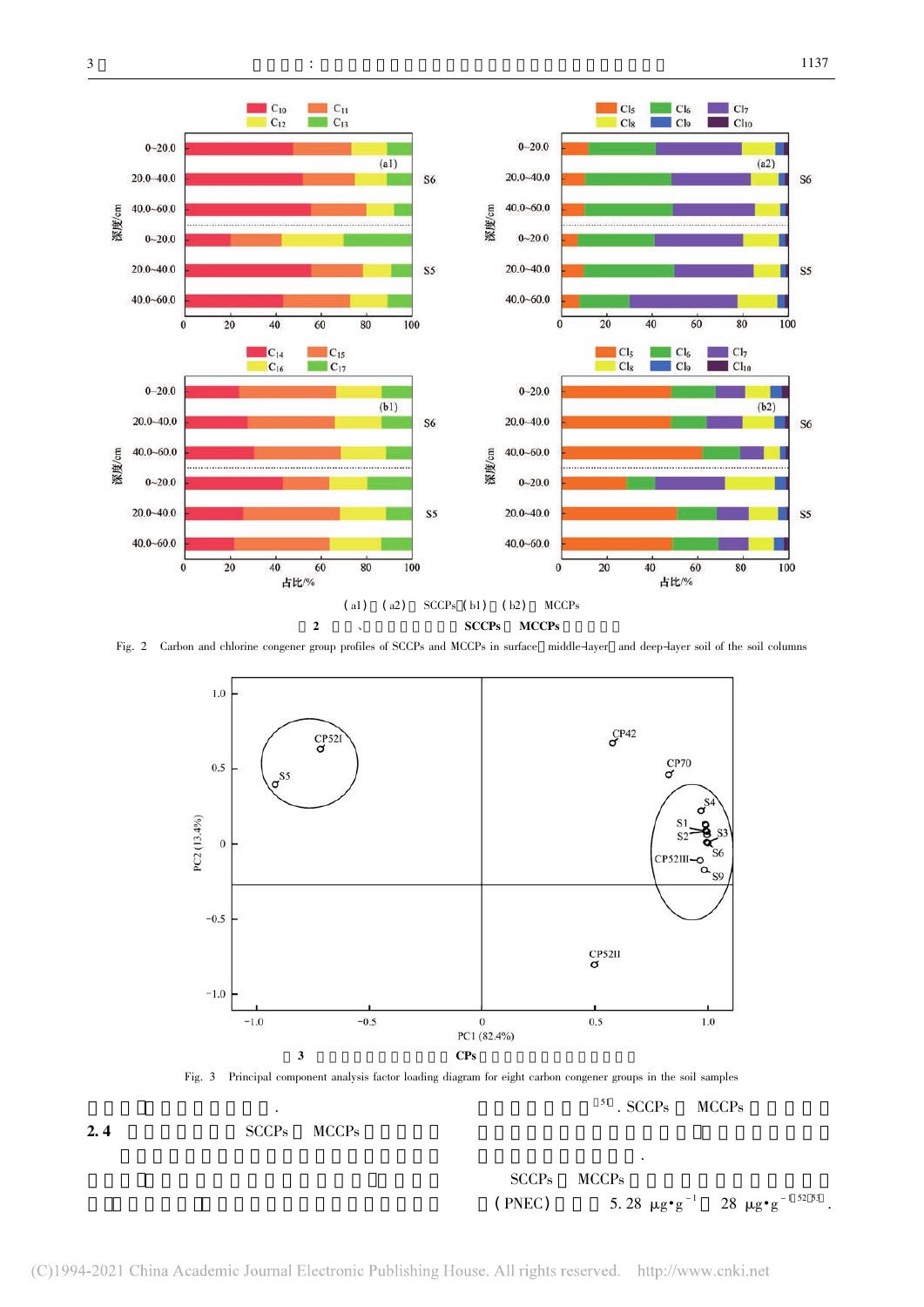$E_{inc}$ 

 $E_{\text{inc}}$ 

3

 $\frac{1}{4}$ 

## SCCPs $S$  $RQ > 0.1$  $RQ > 0.1$ <br> $RQ > 0.01 \approx 0.03$  $MCCPs$  $MCCPs$  RQ  $\geq 0.01$  $\frac{m}{\sqrt{2}}$ . SCCPs MCCPs 有两个途径: 土壤摄取和皮肤吸收 人类从食物和其 能使用的现在分词  $38$ SCCPs $MCCPs$  $CPs$ 并且儿童相比于成人具有较轻的体重. 另一方面 积较多. 污水处理区与施胶区的成人和儿童的总  $\mu$ g·( kg·d)  $^{-1}$  8. 81 × 10<sup>-3</sup>, 4. 21  $\times$  10<sup>-2</sup>  $0^{-2}$  5. 57 × 10<sup>-3</sup>, 2. 65 × 10<sup>-2</sup>.  $R_{\text{R}}$  experiments to the contract. and  $\frac{d\mathbf{r}}{dt}$  TDI 10  $\mu$ g·( kg·d)  $^{-1}$   $\mu$  $\frac{1}{2}$  and  $\frac{1}{2}$  and  $\frac{1}{2}$  and  $\frac{1}{2}$  .  $CPs$   $/\mu$ g·( $\text{kg} \cdot d$ )  $^{-1}$ Table 4 Human exposure assessment of CPs in soil of paper mill plant/ $\mu$ g·(kg·d)  $^{-1}$ s<br>S1 S2 S3 S4 S5 S6 S7 S8 S9 S10  $4.47 \times 10^{-5}$  3.  $46 \times 10^{-5}$  8.  $19 \times 10^{-5}$  1.  $07 \times 10^{-3}$  1.  $69 \times 10^{-3}$  7.  $58 \times 10^{-5}$  5.  $64 \times 10^{-5}$  5.  $59 \times 10^{-5}$  5.  $94 \times 10^{-5}$  2.  $58 \times 10^{-5}$  $9.43 \times 10^{-4}$  7.  $29 \times 10^{-4}$  1.  $73 \times 10^{-3}$  2.  $25 \times 10^{-2}$  3.  $57 \times 10^{-2}$  1.  $60 \times 10^{-3}$  1.  $19 \times 10^{-3}$  1.  $18 \times 10^{-3}$  1.  $25 \times 10^{-3}$  5.  $44 \times 10^{-4}$  $E_{\text{derm}}$ 1.  $88 \times 10^{-5}$  1.  $46 \times 10^{-5}$  3.  $45 \times 10^{-5}$  4.  $50 \times 10^{-3}$  7.  $12 \times 10^{-3}$  3.  $19 \times 10^{-5}$  2.  $38 \times 10^{-5}$  2.  $35 \times 10^{-5}$  2.  $50 \times 10^{-5}$  1.  $09 \times 10^{-5}$  $E_{\text{derm}}$ 1. 69  $\times$  10<sup>-4</sup> 1. 30  $\times$  10<sup>-4</sup> 3. 09  $\times$  10<sup>-4</sup> 4. 03  $\times$  10<sup>-3</sup> 6. 38  $\times$  10<sup>-3</sup> 2. 86  $\times$  10<sup>-4</sup> 2. 13  $\times$  10<sup>-4</sup> 2. 11  $\times$  10<sup>-4</sup> 2. 24  $\times$  10<sup>-4</sup> 9. 73  $\times$  10<sup>-5</sup> 本研究利用全二维气相色谱-电子捕获负化学  $$ soil at a chemical industrial park on the southeast coast of China envpol. 2019. 113704. 5 $5 \qquad \qquad \text{D}$ 北京: 中国科学院大学 2017.

- MCCPss and the SCCPs MCCPs .  $C_{10}Cl_{6-7}$   $C_{14-15}Cl_5$  $\frac{10 \text{ cm}_6}{7}$   $\frac{14-15 \text{ cm}_5}{7}$  SCCPs MCCPs $\mathbf S$ CPs $\mathbf{s}$ SCCPss MCCPs CP52  $\frac{1}{2}$  CPs  $\frac{1}{2}$  $\mathbf{u}$ CPs $\mathbf S$  $\frac{d}{dt}$ .  $\ddot{\cdot}$
- 1 De Boer J El Sayed A T Fiedler H et al. The handbook of environmental chemistry <sup>M</sup> . Berlin: Springer Verlag 2010.
- 2 Tomy G T Fisk A T Westmore J B et al. Environmental chemistry and toxicology of polychlorinated  $n$ -alkanes J. Reviews of Environmental Contamination and Toxicology <sup>1998</sup> <sup>158</sup>: 53-128.
- 3 $1.33 \t{1.60}$ .  $1.55 \t{1.60}$ .  $D$ . : 中国科学院大学 2020.
- 4Huang D Gao L R Qiao L et al. Concentrations of and risks posed by short-chain and medium-chain chlorinated paraffins in

 $J$ . Environmental Pollution 2020 258 doi: 10. 1016/j.

$$
2017.
$$

- 6*et al.* Sample pretreatment optimization for the analysis of short chain chlorinated paraffins in soil with gas chromatography-electron capture negative ion-mass son with gas emonatography exector explicit regards for mass 36-43.<br>Zeng L X Wang T Ruan T *et al*. Levels and distribution
- 7patterns of short chain chlorinated paraffins in sewage sludge of patients of ener enam enformated paramins in conge enarge of Pollution 2012 **160**: 88-94.
- 88 Wang X T Zhang Y Miao Y et al. Short-chain chlorinated ( SCCPs) in surface soil from a background area in China: occurrence distribution and congener profiles <sup>J</sup> . Environmental Science and Pollution Research 2013 20 (7): 4742-4749.
- $\mathbf{o}$  Wang X T Xu S Y Wang X K et al. Occurrence homologue patterns and source apportionment of short-and medium-chain chlorinated paraffins in suburban soils of Shanghai China <sup>J</sup> . Chemosphere 2017 180: 302-311.
- 10 Huang Y M Chen L G Feng Y B et al. Short-chain chlorinated paraffins in the soils of two different Chinese cities: homologue patterns and vertical migration <sup>J</sup> . Science of the Total Environment 2016 557-558: 644-651.
- 11Wang T Han S L Yuan B et al. Summer-winter concentrations and gas-particle partitioning of short chain chlorinated paraffins in the atmosphere of an urban setting <sup>J</sup> . Environmental Pollution 2012 <sup>171</sup>: 38-45.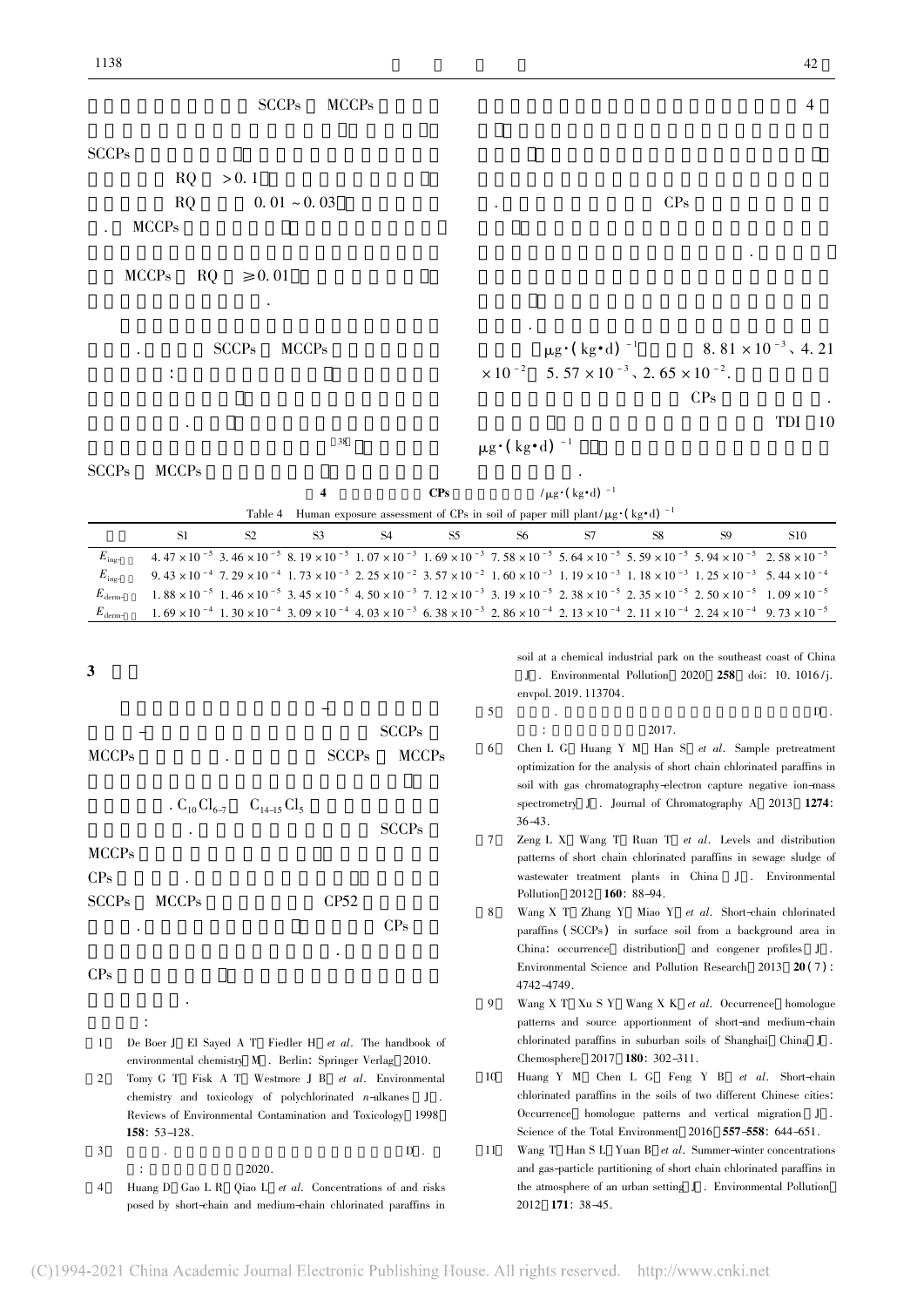- 12Wang Y Li J Cheng Z N et al. Short- and medium-chain chlorinated paraffins in air and soil of subtropical terrestrial environment in the Pearl River Delta South China: distribution composition atmospheric deposition fluxes and environmental fate <sup>J</sup> . Environmental Science & Technology <sup>2013</sup> <sup>47</sup> ( <sup>6</sup>) : 2679-2687.
- 13 Zhu X H Bai H Gao Y et al. Concentrations and inhalation risk assessment of short-chain polychlorinated paraffins in the urban air of Dalian China <sup>J</sup> . Environmental Science and Pollution Research <sup>2017</sup> <sup>24</sup>( <sup>26</sup>) : 21203-21212.
- 14 Shang H T Fan X H Kubwabo C et al. Short-chain and medium-chain chlorinated paraffins in Canadian house dust and NIST SRM 2585 <sup>J</sup> . Environmental Science and Pollution Research 2019 26(8): 7453-7462.
- 15 Chen H Lam J C W Zhu M S et al. Combined effects of dust and dietary exposure of occupational workers and local residents to short- and medium-chain chlorinated paraffins in a mega ewaste recycling industrial park in South China J. Environmental Science & Technology 2018 52 (20) : 11510-11519.<br>Liu L H  $M$ a W L Liu L Y *et al.* Occurrence sources and
- 16human exposure assessment of SCCPs in indoor dust of northeast China <sup>J</sup> . Environmental Pollution <sup>2017</sup> <sup>225</sup>: 232-243.
- 17Zeng L X Wang T Wang P et al. Distribution and trophic transfer of short-chain chlorinated paraffins in an aquatic ecosystem receiving effluents from a sewage treatment plant J. Environmental Science & Technology 2011 45 (13): 5529-5535.
- 18Huang Y M Chen L G Jiang G et al. Bioaccumulation and biomagnification of short-chain chlorinated paraffins in marine organisms from the Pearl River Estuary South China <sup>J</sup> . Science of the Total Environment 2019 671: 262-269.
- 19 Chen M Y Luo X J Zhang X L et al. Chlorinated paraffins in sediments from the Pearl River Delta south China: spatial and temporal distributions and implication for processes <sup>J</sup> . Environmental Science & Technology 2011 45 (23): 9936-
- 20Zeng L X Chen R Zhao Z S et al. Spatial distributions and deposition chronology of short chain chlorinated paraffins in marine sediments across the Chinese Bohai and Yellow Seas J. Environmental Science & Technology <sup>2013</sup> <sup>47</sup> ( <sup>20</sup>) : 11449- 11456.
- 21Zeng L X Zhao Z S Li H J et al. Distribution of short chain chlorinated paraffins in marine sediments of the East China Sea: influencing factors transport and implications <sup>J</sup> . Environmental Science & Technology 2012 46 (18): 9898-9906.
- 22 Luo X J Sun Y X Wu J P et al. Short-chain chlorinated paraffins in terrestrial bird species inhabiting an e-waste recycling paramis in criticiana Jna species innaistang an e-make recycling<br>site in South China J. Environmental Pollution 2015 198:
- 23 Sun R X Luo X J Tang B et al. Short-chain chlorinated paraffins in marine organisms from the Pearl River Estuary in South China: residue levels and interspecies differences <sup>J</sup> . Science of the Total Environment 2016 553: 196-203.
- 24 Ockenden W A Breivik K Meijer S N et al. The global recycling of persistent organic pollutants is strongly retarded by soils J . Environmental Pollution <sup>2003</sup> <sup>121</sup>( <sup>1</sup>) : 75-80.
- 25 $\frac{1}{2}$  Li J Zhang G Qi S H et al. Concentrations enantiomeric and sources of HCH DDT and chlordane in soils from the Pearl River Delta South China <sup>J</sup> . Science of the Total

Environment <sup>2006</sup> <sup>372</sup>( <sup>1</sup>) : 215-224.

- 26 Gevao B Ghadban A N Uddin S et al. Polybrominated diphenyl ethers (PBDEs) in soils along a rural-urban-rural transect: sources concentration gradients and profiles <sup>J</sup> . Environmental Pollution 2011 159(12): 3666-3672.
- 27 Environment Agency. Updated risk assessment of alkanes  $C_{14-17}$  chloro ( medium-chain chlorinated paraffins) EB/OL. https: / /echa. europa. eu / documents/10162 / d317126f- 75bc-4ba6-a8be-7ecaa2a96656 2019-06-06.
- 28 Hilger B Fromme H Völkel W et al. Occurrence of chlorinated paraffins in house dust samples from Bavaria Germany J. Environmental Pollution 2013 175: 16-21.  $\frac{3.6 \text{ m}}{20}$  J.
	- $-70$ <br>2008 **16**(2): 56-59.

Wang X A Wang S R. Production and market prospects of chloroparaffin- 70 <sup>J</sup> . Science & Technology in Chemical Industry 2008 **16**(2): 56–59.  $\frac{1}{2000}$   $\frac{1}{2000}$   $\frac{1}{200}$   $\frac{1}{200}$   $\frac{1}{200}$ 

30

29

 $J$ .  $($  ) 2014 **50** ( 2 ) : 369-378.

Xu C Xu J H Zhang J B. Emission inventory prediction of short chain chlorinated paraffins ( SCCPs ) in China <sup>J</sup> . Acta Scientiarum Naturalium Universitatis Pekinensis 2014 50(2): 369-378.

- 31 Feo M L Eljarrat E Barceló D et al. Occurrence fate and analysis of polychlorinated n-alkanes in the environment <sup>J</sup> . TrAC Trends in Analytical Chemistry 2009 28(6): 778-791.
- 32 Xu J Z Gao Y Zhang H J et al. Dispersion of short- and medium-chain chlorinated paraffins (CPs) from a CP production plant to the surrounding surface soils and coniferous leaves J. plant to the sarrounding surface some and connected factors  $\frac{1}{3}$ .<br>Environmental Science & Technology 2016 50(23): 12759-12766.
- 33 Xu C Zhang Q Gao L R et al. Spatial distributions and transport implications of short- and medium-chain chlorinated paraffins in soils and sediments from an e-waste dismantling area paramins in some and scenarions from an e waste dismanting area
- 34Zeng L X Wang T Han W Y et al. Spatial and vertical distribution of short chain chlorinated paraffins in soils from wastewater irrigated farmlands J . Environmental Science & Technology 2011 45(6): 2100-2106.
- 35Vragović N Bažulić D Njari B. Risk assessment of streptomycin and tetracycline residues in meat and milk on Croatian market J. Food and Chemical Toxicology 2011 49(2): 352-355.
- 36Yao Y M Zhao Y Y Sun H W et al. Per- and polyfluoroalkyl substances (PFASs) in indoor air and dust from homes and various microenvironments in China: Implications for human exposure J. Environmental Science & Technology 2018 52  $(5)$ : 3156-3166.
- 37Shi L M Gao Y Zhang H J et al. Concentrations of short-and medium-chain chlorinated paraffins in indoor dusts from malls in China: implications for human exposure <sup>J</sup> . Chemosphere 2017 <sup>172</sup>: 103-110.  $\frac{2617}{8}$  (SCCPs)

 $\frac{1}{2020}$  .  $\frac{1}{2020}$ 

Luo D M. Occurrence characteristics and risk assessment of short chlorinated pafaffins ( SCCPs) in typical urban soils of Yangtze River Delta <sup>D</sup> . Shanghai: East China Normal University 2020. $\frac{2525}{9}$ .

39

38

 $J \t 2011 \t 32(9)$  :